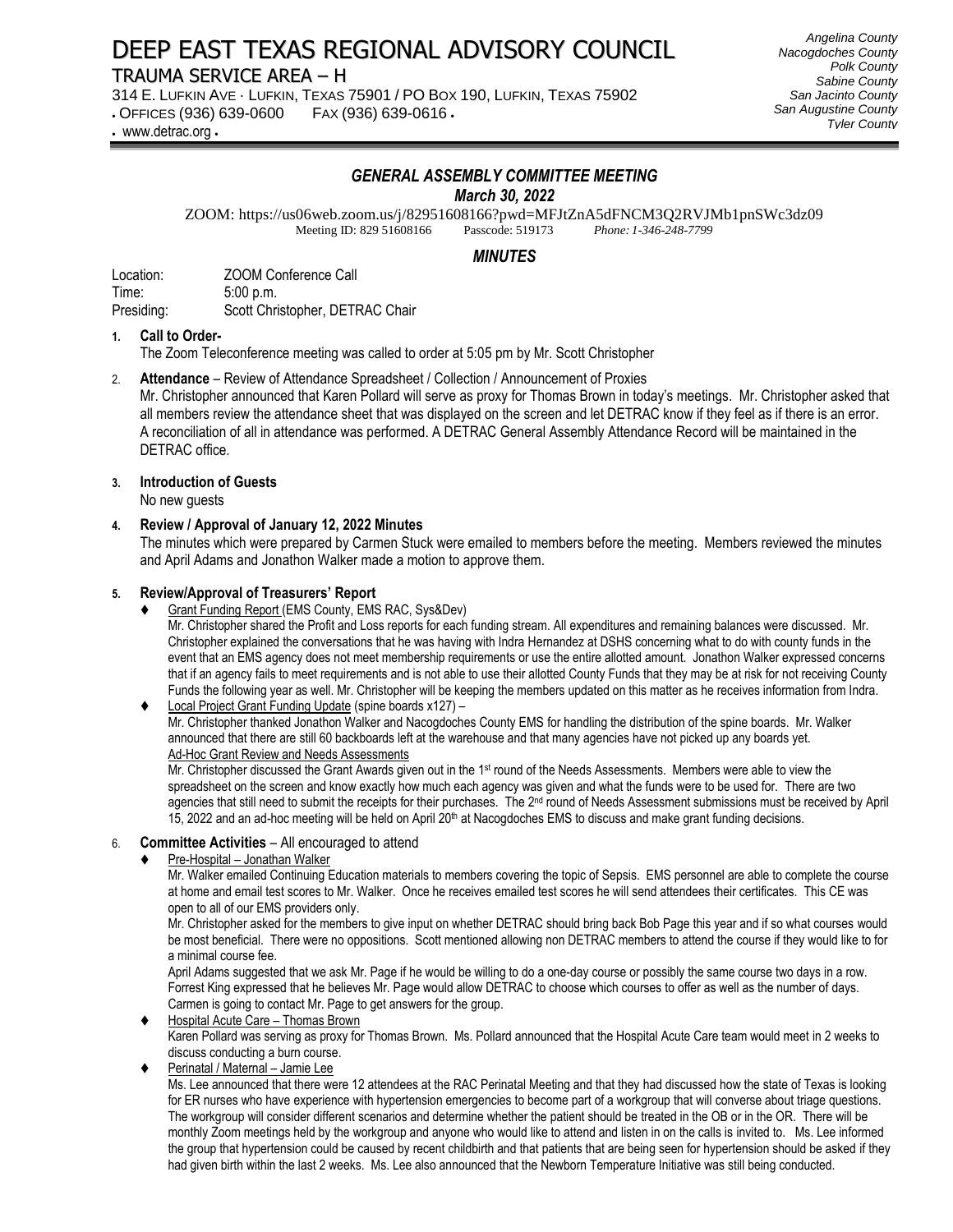⧫ Emergency Preparedness / HPP / North Corridor – Gary Litton / Michael Rankin / Stephen Bennett

Mr. Christopher announced that SETRAC's CEO, Darryl Pile, had retired and that Lori Upton was serving as interim. They are currently looking for applicants for the CEO position.

Gary Litton announced that SETRAC will be holding their Annual Disaster Conference November 2-4 in Galveston and that they were still looking for guest speakers if anyone was interested.

Mr. Christopher announced that a Radiological Training would be held on April 5 at 10am on Zoom. The course is being conducted by the FBI and will last approximately 2 ½ hours. There will also be a free event held by the Medical Management of CBRNE in Belton, TX on April 20-21. Anyone interested in either of these courses is encouraged to reach out to Mr. Christopher for more information.

Gary Litton gave an update on Covid practices within SETRAC. As of April 1<sup>st,</sup> all state funded nurses will be demobilized and all medical equipment such as vents, IV pumps, etc. will be collected and sent back to the state. Inventory of all HPP sent to hospitals will be taken. On April 12<sup>th</sup> FEMA and SETRAC will collaborate to hold a regional burn exercise. More participants are needed for this exercise. SETRAC is planning to host more "hurricane tabletops" this year including one in June to discuss disaster awareness and response tactics. The next SETRAC meeting will be held on April 13<sup>th</sup> at Tyler County Hospital.

- Physicians Advisory / QI Scott Christopher
- Nothing new to report.
- **Education / Injury Prevention Shere Beguin**

Mr. Christopher shared that Shere Beguin is very passionate about raising awareness on how to properly install a Child Safety Seat and she will be discussing this topic at future RAC meetings.

Mr. Christopher discussed that there haven't been many people using the Stop The Bleed (STB) kits within the last few months. May is STB month and members are encouraged to look for opportunities to get more of the community involved with STB.

Gary Litton informed the group that the Texas Education Agency is wanting to train more schools so it is possible we will have more interest in the STB program soon.

Mr. Christopher announced that if anyone is interested in owning their own STB materials that there are grant awards available by the state to purchase STB supplies.

Mr. Christopher informed the members of conferences that were coming up. The Seton Trauma and Critical Care Conference will be held in Austin June 1-3. Trauma surgeons from many various states come to this meeting and it is very informative. It is around \$500 to attend. The EMS Educators Summit will be held in Corpus Christi April 8-9.

7. **Executive Committee Report** – Scott Christopher

Mr. Christopher informed members of topics and discussions that took place during the Executive Board Meeting including his discussions with Indra Hernandez.

⧫ **Texas Wristband Project –** Scott Christopher

Mr. Christopher discussed that all EMS agencies should be placing wristbands on 911 patients and announced that he has personally witnessed some of our agencies using the bands. Everyone is doing better about utilizing the bands with the exception of one agency which has not taken possession of their portion of wristbands yet. Mr. Christopher reminded members that DSHS plans for the Texas Wristbands to be used indefinitely and that it is something everyone needs to plan on doing long term.

8. **Texas EMS, Trauma & Acute Care Foundation Update** – Scott

Mr. Christopher announced that the TETAF March News Letter is now available at TETAF.org

9. **Texas EMS Trauma Newsletter** – Winter Edition -2022

Mr. Christopher announced that the newsletter in now available to view on the DSHS website.

10. **Texas EMS & Trauma Registry Update** – Scott Christopher No new business

### 11. **GETAC Meeting** –

Mr. Christopher announced that the next GETAC Meeting will be held May 24-26. Other meetings on the GETAC schedule include August 17-19, and November 19-21.

- 12. **Trauma Center Designation Update / Announcements** Hospital Representatives There are no new announcements to report.
- 13. **Stroke Center Designation Update / Announcements** Hospital Representatives There are no new announcements to report.
- 14. **Chest Pain Center Designation Update / Announcements** Hospital Representatives No new updates or announcements to report.
- 15. **Perinatal / Maternal Systems Development** Hospital Representatives Jamie Lee reported the status of the Newborn Temperature Initiative and the recruitment of the ED Workgroup earlier in the meeting.

#### 16. **Pre-Hospital Provider Update / Announcement** – Agency Representative

- ⧫ EMS Children Survey 2022 Mr. Christopher announced that one agency has not completed the survey and he has sent them an email.
- ⧫ EMS Children Crew of the Year Nominations Mr. Christopher announced that awards will be given out on May 18, National EMS Children's Day
- ♦ DSHS Drug Shortage Statement Mr. Christopher informed everyone that a handout has been emailed to all of the hospitals and that the Medical Directors at each hospital needed to be involved. He displayed the letter on his screen.
- National Model EMS Clinical Guidelines Mr. Christopher announced that a 400+ page document has been posted and that it is a good reference piece. He shared the Table of Contents on his screen to inform everyone of the topics discussed.